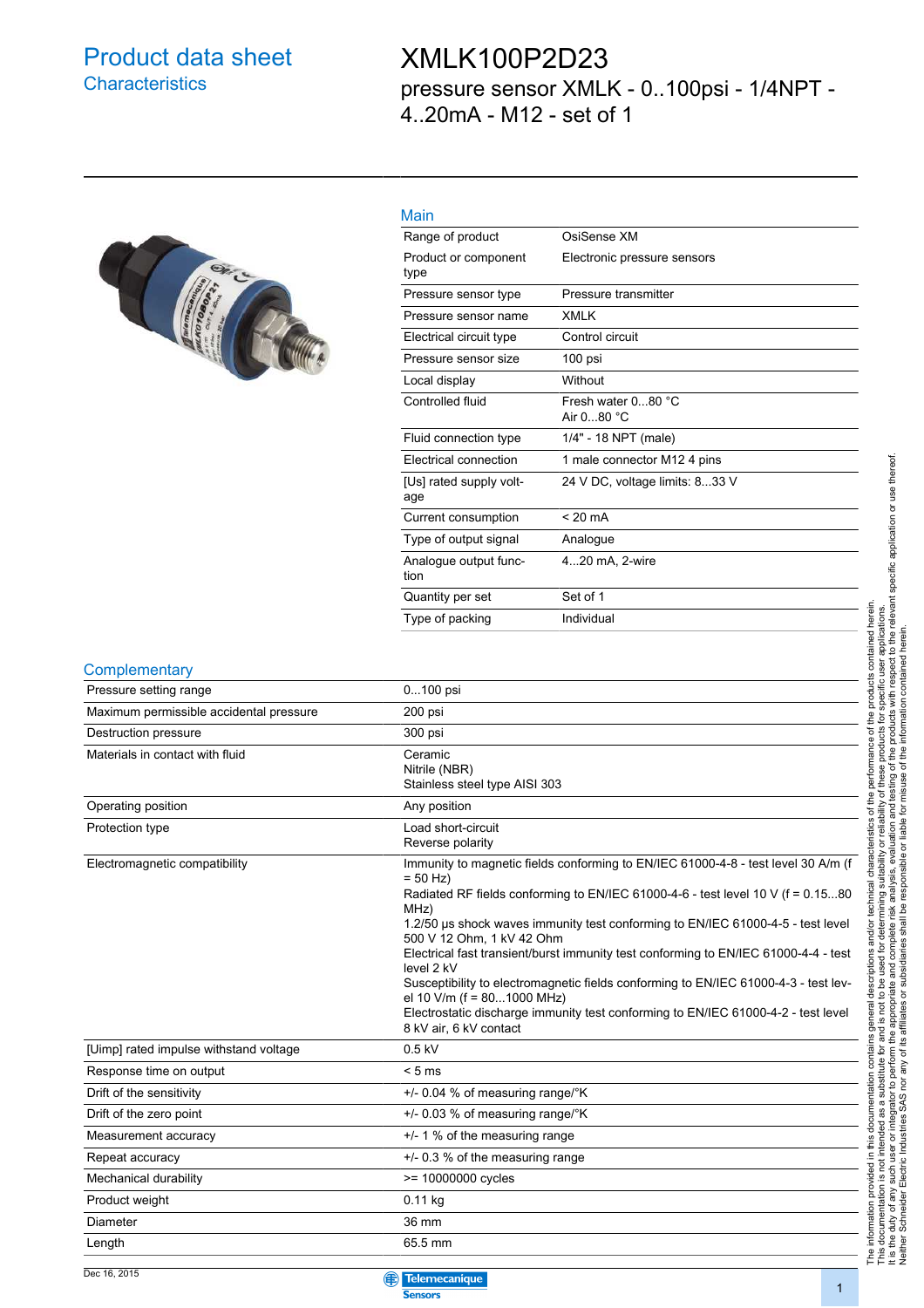#### Environment

| Standards                             | <b>CE</b><br>EN/IEC 61326-2-3                       |
|---------------------------------------|-----------------------------------------------------|
| Product certifications                | <b>UL 508</b><br>CSA C22.2 No 14<br><b>EAC</b>      |
| Protective treatment                  | TC                                                  |
| Ambient air temperature for operation | 080 °C                                              |
| Ambient air temperature for storage   | $-2580 °C$                                          |
| Vibration resistance                  | 20 gn (f = 92000 Hz) conforming to EN/IEC 60068-2-6 |
| Shock resistance                      | 25 gn for 11 ms conforming to EN/IEC 60068-2-27     |
| IP degree of protection               | IP65 conforming to EN/IEC 60529                     |
| NEMA degree of protection             | NEMA 4                                              |

#### Offer Sustainability

| Sustainable offer status | Not Green Premium product                                                          |
|--------------------------|------------------------------------------------------------------------------------|
| RoHS (date code: YYWW)   | Compliant - since 1001 - $\mathbb{F}$ Schneider Electric declaration of conformity |
| REACh                    | Reference not containing SVHC above the threshold                                  |

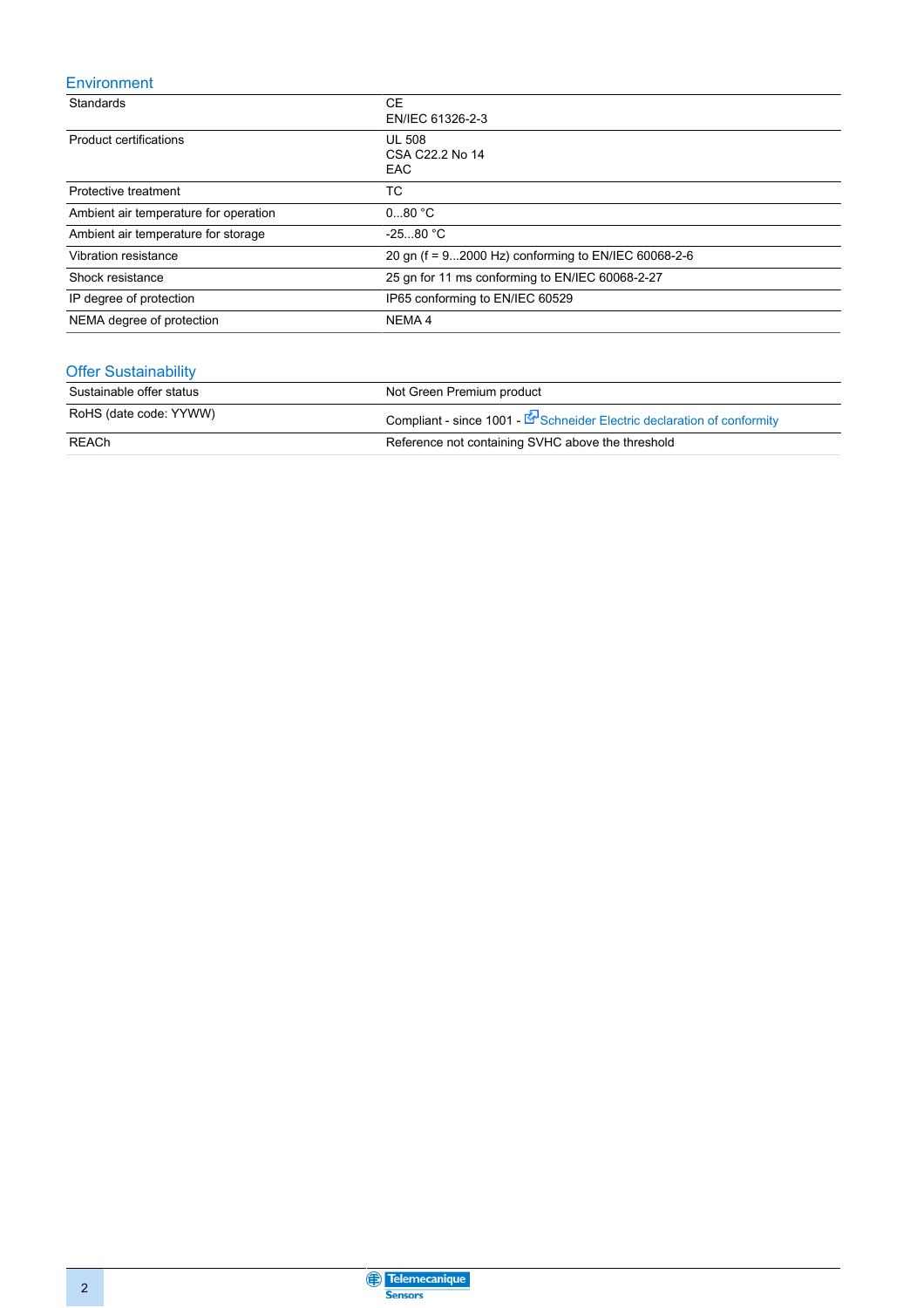Product data sheet Dimensions Drawings

# XMLK100P2D23

**Dimensions** 



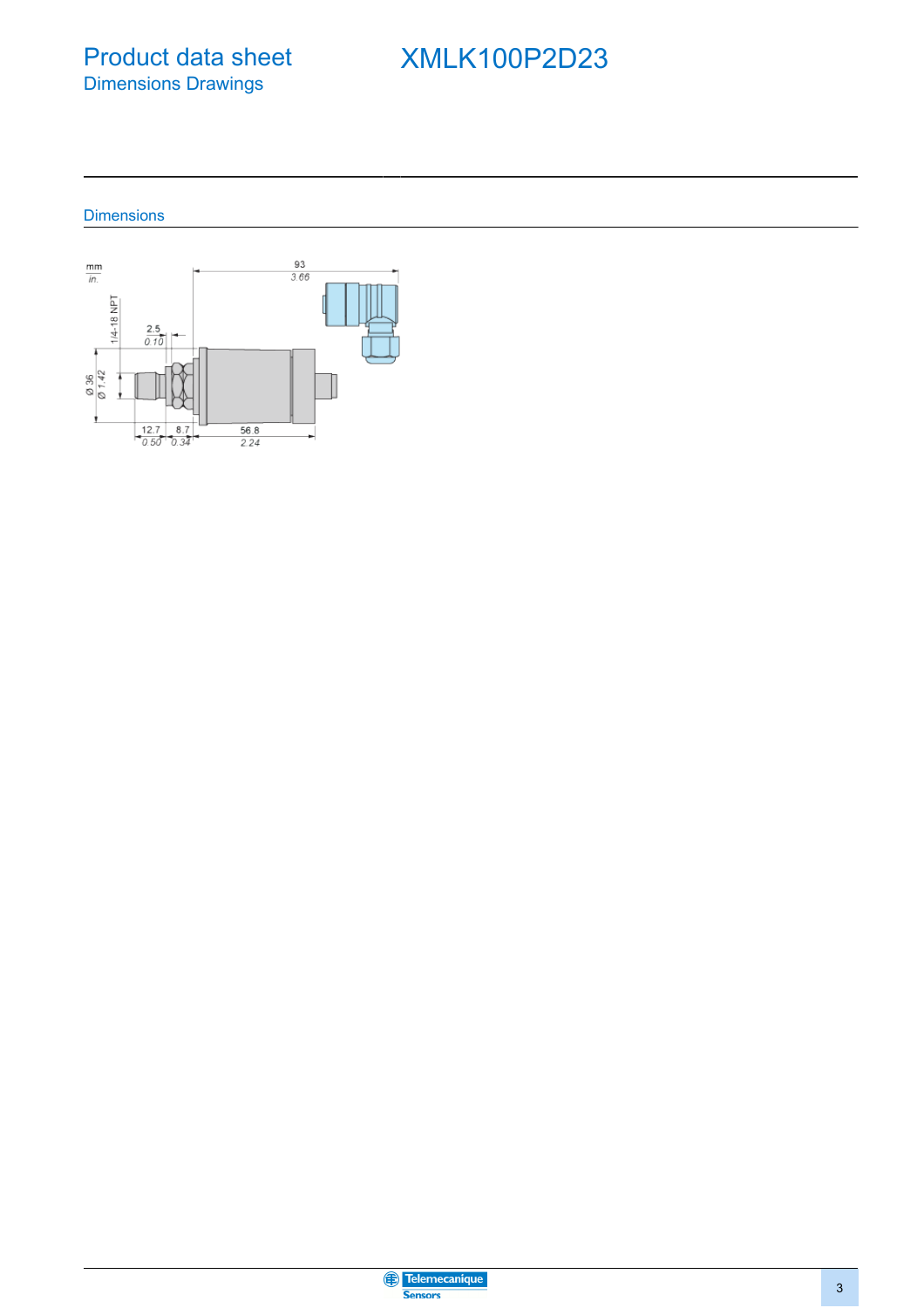# **XMLK100P2D23**

**Wiring Diagram** 

2-Wire Technique (4-20 mA)